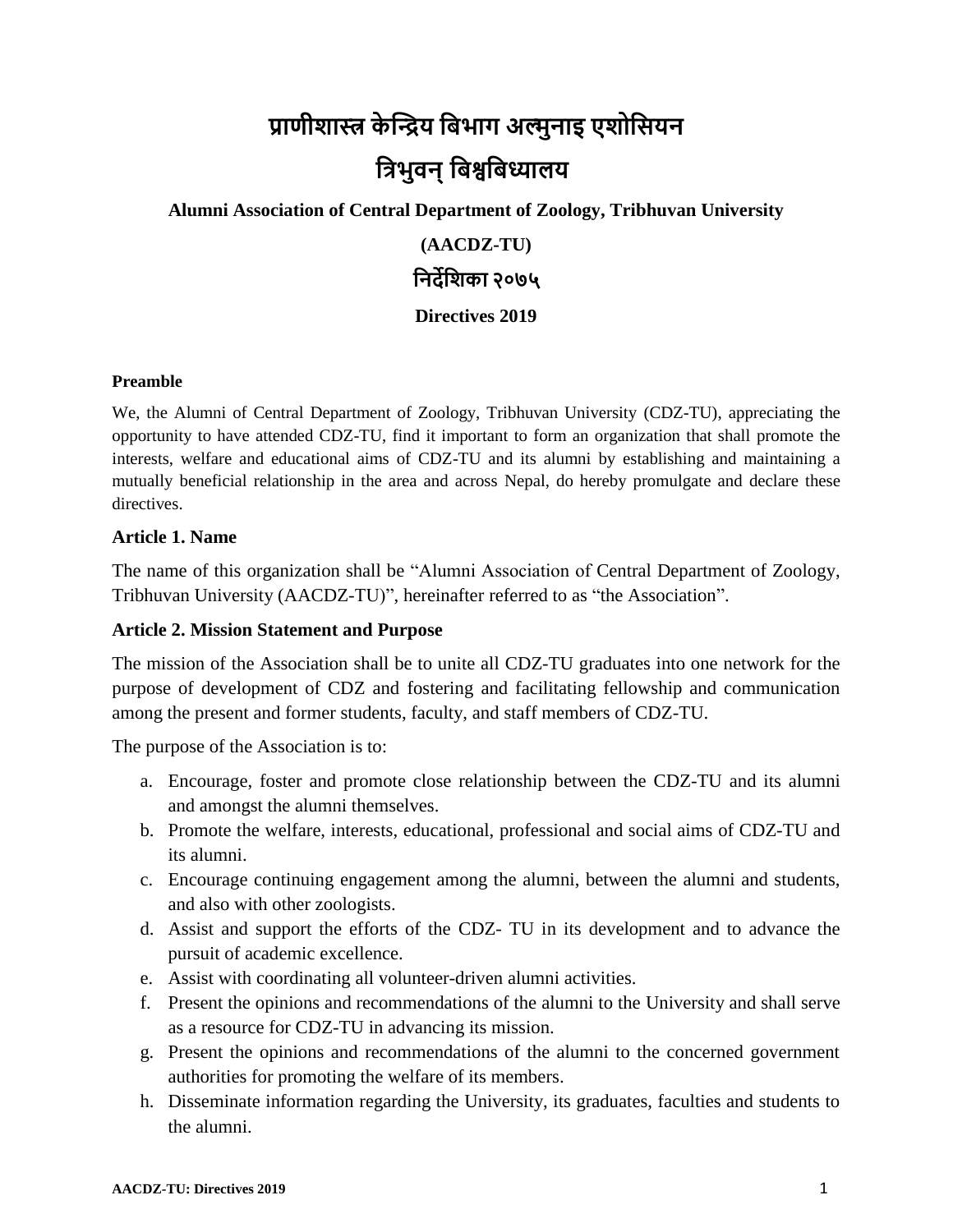#### **Article 3. Policies**

The Association shall be a non-profit, noncommercial, and nonpolitical organization closely work with the patronage of the Central Department of Zoology, Institute of Science and Technology, Tribhuvan University.

#### **Article 4. Governance**

- a. **General Assembly**: The ultimate control of the affairs of the Association shall be vested in general assembly and shall be exercised, subject to the control of general assembly, by the executive committee.
- b. **Executive Committee**: The executive committee comprises of 15 members including President (1), Vice-president (3), General Secretary (1), Secretary (1), Treasurer (1) and Members  $(8)$ .
- c. **Advisory Board**: The advisory board comprises of Chief advisor (1), advisors (4) and ex-officio member/s (delegate/s, alumni affairs of TU). Ex-officio member/s is/are nonvoting members.
- d. The executive committee shall be authorized to act for the Association between annual meetings. Its duties shall be those provided in the directives.
- e. The executive committee is hereby empowered to make directives or standard operating rules of procedures, as it may deem necessary and to amend the same from time to time.
- f. The executive committee shall decide the specified location of central office of the Association in TU premises.

**4.1 President:** The president shall have all the powers to manage and promote the 'Aims and Objectives' of the Association, in accordance with these directives. The president shall

- a. Chair meetings of the Executive Committee and the General Assembly;
- b. Decide the date, time and venue of the meeting(s) of EC/General body/Extra ordinary meeting/requested meetings with consultation with general secretary, and
- c. Supervise and coordinate activities of the Secretariat of the Association.

#### **4.2 Vice President:** The **vice president shall:**

- a. Exercise all the powers and functions of the President in absence of president,
- b. Perform such other duties and functions as may be entrusted to him by the EC, and
- c. Initiate the establishment and organization of Alumni Chapters and coordinate activities of the various Chapters.

#### **4.3 General Secretary:** The general secretary shall**:**

- Act as secretary at meeting of the Executive Committee and General Assembly,
- Convene the meetings of the EC and General Body, as per the date, time and venue in consultation with the President, and
- Document the minutes of the meetings of the General Body, EC and Annual Reports, etc. and maintain all the records;

#### **4.4 Secretary:** The joint secretary shall

- a. Work with the General Secretary in the management of the Alumni Association;
- b. Act for the General Secretary in his/her absence.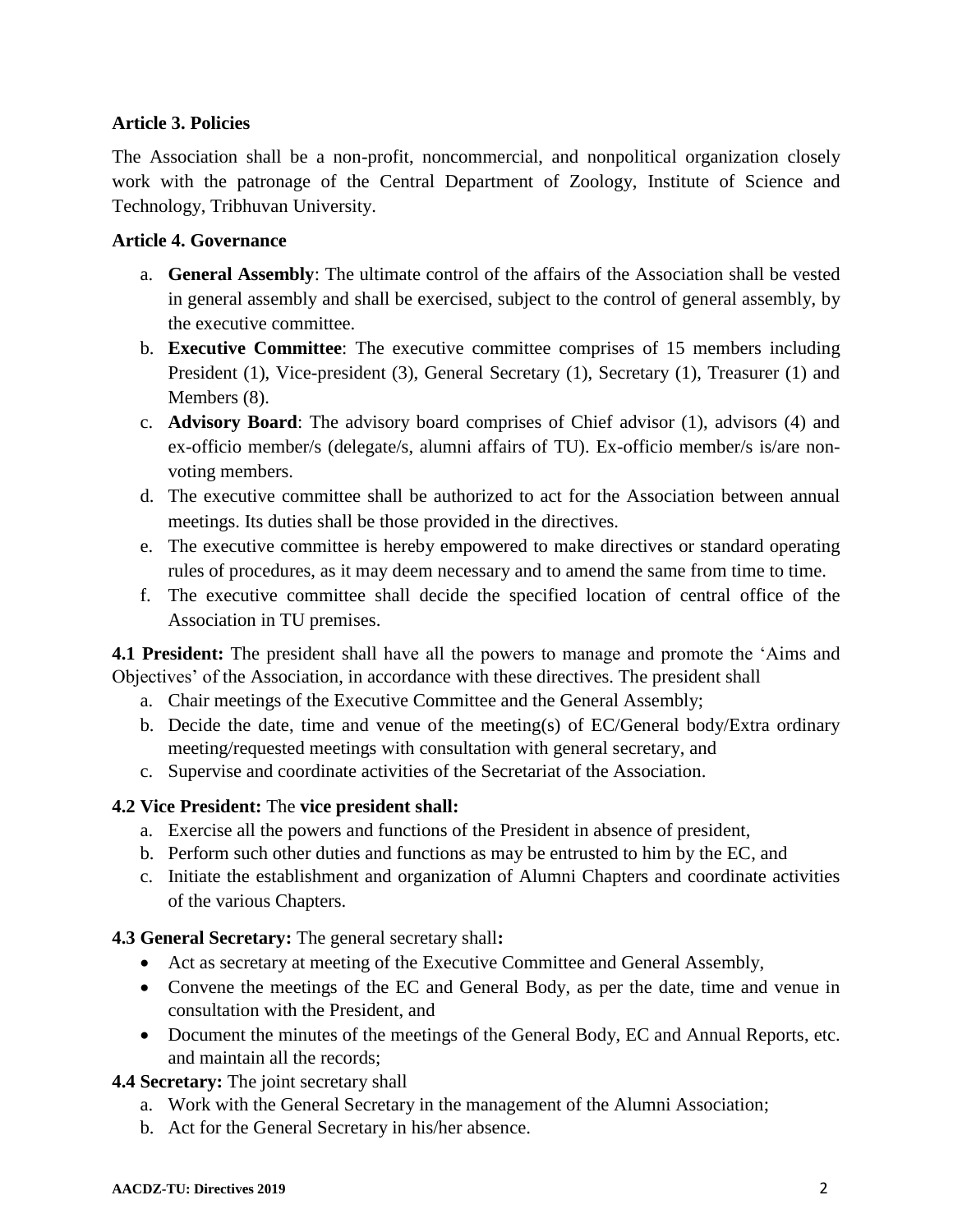- c. Make all correspondences, and coordinate the preparation and distribution of publications of the Association; and
- d. Prepare Annual Report of the Association, every year, for presenting in the meetings of EC and General Body.

**4.5 Treasurer:** The treasure shall be responsible for the maintenance of the financial records and accounts of the Association.

#### **Article: 5. Membership**

- a. There shall be four kinds of membership in the Association: Alumni members, Associate members, Life members and Honorary members.
- b. All graduates of CDZ-TU can become Alumni members of the Association.
- c. All non-graduates enrolled at CDZ-TU who remained registered for at least two years in a single specified academic program at CDZ-TU can become Associate members.
- d. Honorary membership may be conferred to those persons, who have rendered distinguished service to CDZ-TU or have achieved extraordinary recognition in the field of Zoology or substantially contributed to the Association.
- e. Only Alumni members shall be eligible to vote in the Association elections and hold office.
- f. By the unanimous vote of executive committee, any membership can be terminated.
- g. Membership fees shall be determined/revised by the executive committee.

#### **Article 6. Meetings**

Meetings shall be held as set forth herein and as provided in the directives:

- a. General assembly meeting shall hold at least once in a year in the date fixed by the executive committee. A quorum constitutes one fourth of the current active members of the Association.
- b. The executive committee shall hold at least four regular meetings each year. A quorum constitutes a majority of the current executive committee for the purpose of conducting the business at a regular meeting.
- c. The president may schedule a special meeting of executive committee at any time issuing the prior notice of 48 hours via any recognized form of communication.
- d. The executive committee shall call special meeting of general assembly on written request from one fourth of the assembly members. Notification of such special annual meetings must be issued at least 15 days prior to convening of such meeting.

#### **Article 7. Alumni Chapters**

- a. The executive committee can authorize any community of ten (10) or more alumni members residing abroad to organize country-wise alumni chapter with the approval of general assembly.
- b. The chapters shall regularly inform their activities and provide copies of written communications sent to the chapter members to the executive committee.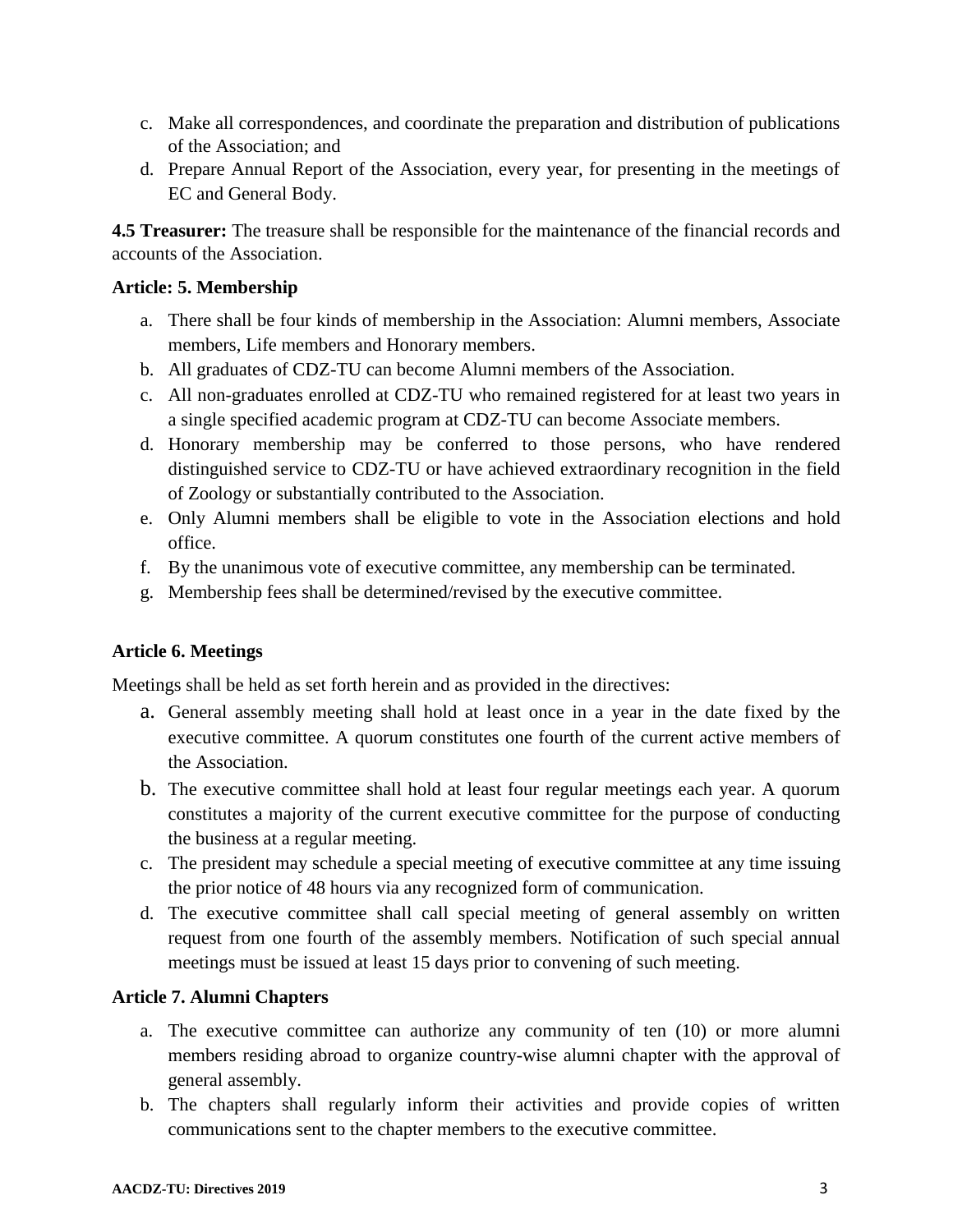c. The chapters can use any university logos or trademarks only after the due approval from the concerned authority.

#### **Article 8. Logo and Website**

- a. Information relating to the activities of the Association, including membership details, shall be available online at website.
- b. The website of the Association shall form part of the official CDZ-TU website and it shall have its own logo with CDZ-TU insignia scripted on it (see Annex 1).
- c. No other body or agency shall, without due authorization from the Association shall use CDZ alumni insignia.

#### **Article 9. Financial management**

- a. The Association shall generate its income from:
	- Membership fees and subscriptions;
	- Contributions by well-wishers;
	- Donations and grants from Governments, bilateral donors and non-governmental organizations; and
	- Fund raising activities taken under the authority of the Executive Committee.
- b. The Executive Committee shall open an account in a national bank, jointly operated by the President/General Secretary with the Treasurer. All the decisions in this regard are vested with the EC.

#### **Article 10. Amendments**

- a. This directive may be amended by a two-thirds majority of the alumni members of the Association present at an annual meeting, or at any special meeting called for this purpose.
- b. Notification of such amendments must be sent to the alumni members at least 15 days prior to any scheduled ratification meeting.

#### **All correspondences with AACDZ may be made at:**

Alumni Association of Central Department of Zoology, Tribhuvan University (AACDZ-TU) Alumni Affairs Office University Campus, Central Department of Zoology, Tribhuvan University, Kirtipur, NEPAL E-mail: [alumni@cdztu.edu.np](mailto:alumni@cdztu.edu.np) [/alumni.cdztu@gmail.com](mailto:/alumni.cdztu@gmail.com) Phone. +977-01-4331896 Website: [www.cdztu.edu.np/aacdz](http://www.cdztu.edu.np/aacdz)

------------------------------------------------------------------------------------------------------------